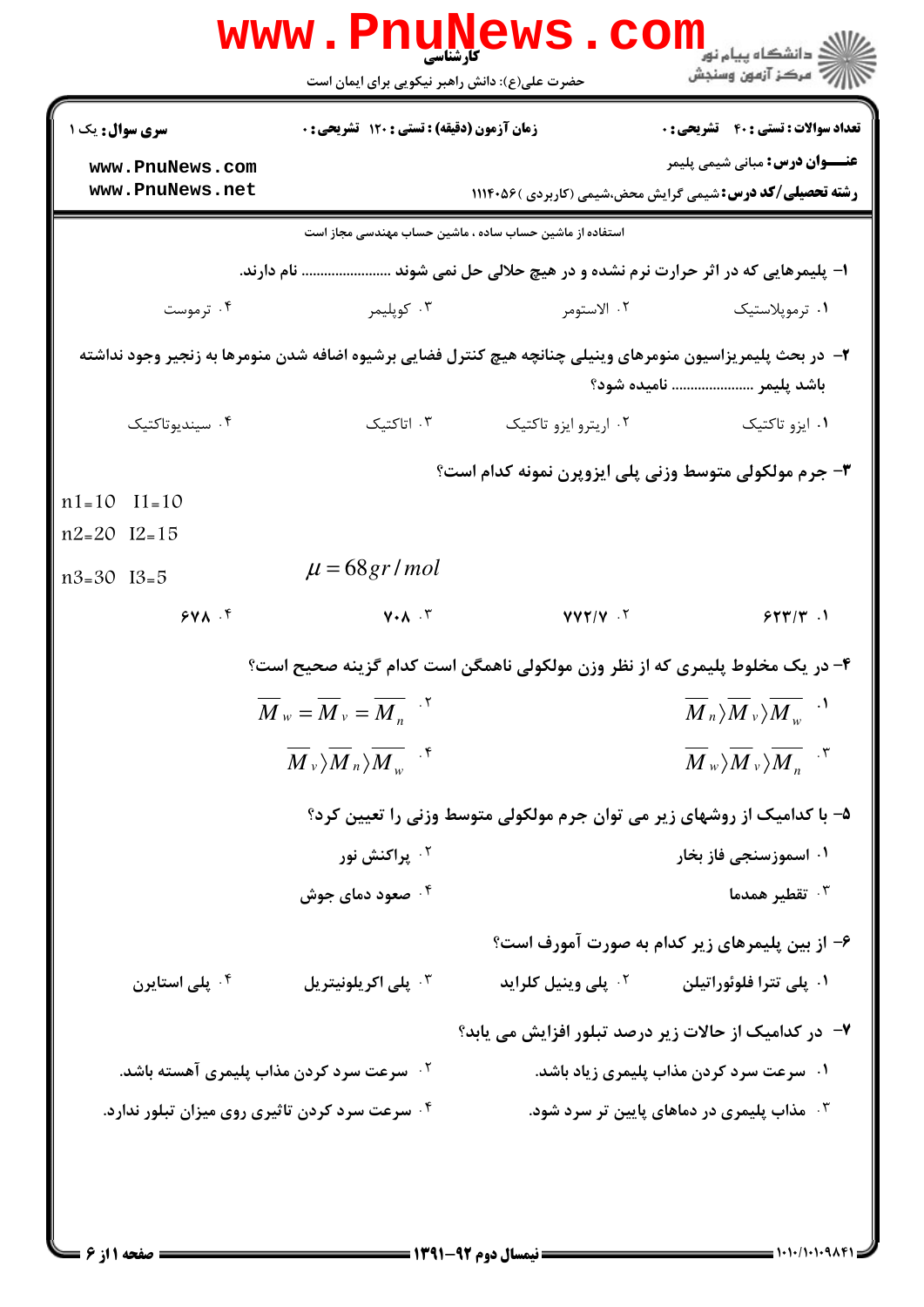|                                                                                                                                                | <b>www.PnuNews</b><br>کارشناسی<br>حضرت علی(ع): دانش راهبر نیکویی برای ایمان است |                                                                                       | ر دانشگاه پیام نور<br>ا <mark>ر</mark> دانشگاه پیام نور<br>ار                     |  |
|------------------------------------------------------------------------------------------------------------------------------------------------|---------------------------------------------------------------------------------|---------------------------------------------------------------------------------------|-----------------------------------------------------------------------------------|--|
| <b>سری سوال : ۱ یک</b>                                                                                                                         | زمان آزمون (دقیقه) : تستی : ۱۲۰ تشریحی : ۰                                      |                                                                                       | <b>تعداد سوالات : تستي : 40 - تشريحي : 0</b>                                      |  |
| www.PnuNews.com<br>www.PnuNews.net                                                                                                             |                                                                                 | <b>رشته تحصیلی/کد درس:</b> شیمی گرایش محض،شیمی (کاربردی )۱۱۱۴۰۵۶                      | <b>عنـــوان درس:</b> مبانی شیمی پلیمر                                             |  |
| ۸– کدام گزینه در مورد دمای انتقال شیشه ای پلیمرها صحیح میباشد؟                                                                                 |                                                                                 |                                                                                       |                                                                                   |  |
| $T_{_S}$ پلاستیک $T_{_S}$ $<$ ترموست $\epsilon$ $<$ لاستیک $^{\sim}$                                                                           |                                                                                 |                                                                                       | $T_{_S}$ لاستیک $T_{_S}$ $<$ ترموست $\frac{1}{S}$ $<$ پلاستیک $^{\cdot \, \cdot}$ |  |
| $T_{_S}$ لاستیک $\frac{T}{s}$ = ترموست $^{-S}$ = پلاستیک $^{\mathfrak{f}}$                                                                     |                                                                                 |                                                                                       | $T_{_S}$ لاستیک $T_{_S}$ پلاستیک $^T$ < ترموست $^{\backprime \, \cdot}$           |  |
| $0.01cm^3/gr$<br>اگر مقدار a وk در معادله مارک-هوینک به ترتیب ۰/۵ و<br>باشد . وزن مولکولی متوسط پلیمری<br>که گرانروی ذاتی آن ۲۰۰ است کدام است؟ |                                                                                 |                                                                                       |                                                                                   |  |
| $4 \times 10^{8}$ .*                                                                                                                           | $2\times10^{8}$ .*                                                              | $4 \times 10^{4}$ . <sup>7</sup>                                                      | $1.4 \times 10^{4}$ <sup>.1</sup>                                                 |  |
|                                                                                                                                                |                                                                                 | +۱- از ترکیب شیمیایی فسژن و بیس فنل A کدام پلیمر تهیه می شود؟                         |                                                                                   |  |
| ۰۴ پلی یورتان                                                                                                                                  | ۰۳ اپوکسی                                                                       | <sup>۲ .</sup> پلی کربنات                                                             | ۰۱ پلی آمید                                                                       |  |
|                                                                                                                                                |                                                                                 |                                                                                       | 11- کدام عبارت در مورد نایلون ۶ صحیح <u>نیست؟</u>                                 |  |
|                                                                                                                                                |                                                                                 | ۰۱ از واکنش تراکمی اسید آدیپیک و هگزامتیلن دی آمین تولید می شود                       |                                                                                   |  |
|                                                                                                                                                |                                                                                 | <sup>۲ .</sup> از باز شدن حلقه کاپرولاکتام در حضور کاتالیزور آمیدور سدیم تولید می شود |                                                                                   |  |
|                                                                                                                                                |                                                                                 | ۰ <sup>۳ .</sup> از هیدرولیز کاپرولاکتام در محیط اسیدی حاصل می شود                    |                                                                                   |  |
|                                                                                                                                                |                                                                                 | ۰۴ کاپرولاکتام که ماده اصلی نایلون ۶ است از بنزن تهیه می شود.                         |                                                                                   |  |
| ۱۲- ایمیدازول از واکنش کدام دو ماده به دست می آید؟                                                                                             |                                                                                 |                                                                                       |                                                                                   |  |
|                                                                                                                                                |                                                                                 |                                                                                       | ۰۱ دی انیدرید حلقوی و دی آمین حلقوی                                               |  |
|                                                                                                                                                |                                                                                 |                                                                                       | <b>10 دی ایزوسیانات و دی ال</b>                                                   |  |
| ۰۳ ارتودی آمین های حلقوی و با یک عامل کربوکسیلیک اسید                                                                                          |                                                                                 |                                                                                       |                                                                                   |  |
|                                                                                                                                                |                                                                                 |                                                                                       | ۰۴ دی انیدرید حلقوی و دی آمین خطی                                                 |  |
|                                                                                                                                                |                                                                                 | <b>۱۳</b> - پلی استر حاصل شده از روغن های گیاهی را چه می نامند؟                       |                                                                                   |  |
| ۰۴ رزين آلکيد                                                                                                                                  | سيلوكسان $\cdot$                                                                | <sup>۲.</sup> رزین اکریلیک                                                            | ۰۱ گلیسرید                                                                        |  |
| ۱۴- در یک واکنش تراکمی زمانی که واکنش به میزان ۹۹/۵٪ پیشرفت کرده باشد درجه پلیمریزاسیون متوسط عددی                                             |                                                                                 |                                                                                       | چقدر است؟                                                                         |  |
| $\Delta \cdots$ <sup>5</sup>                                                                                                                   | $1 \cdot \cdot \cdot$                                                           | $Y \cdot \cdot \cdot$ $Y$                                                             | f                                                                                 |  |
| صفحه 2 از 6 =                                                                                                                                  |                                                                                 | <b>ـــــ نیمسال دوم ۹۲-۱۳۹۱ ـــــ</b>                                                 | 1・1・/1・1・9ハ۴1 =                                                                   |  |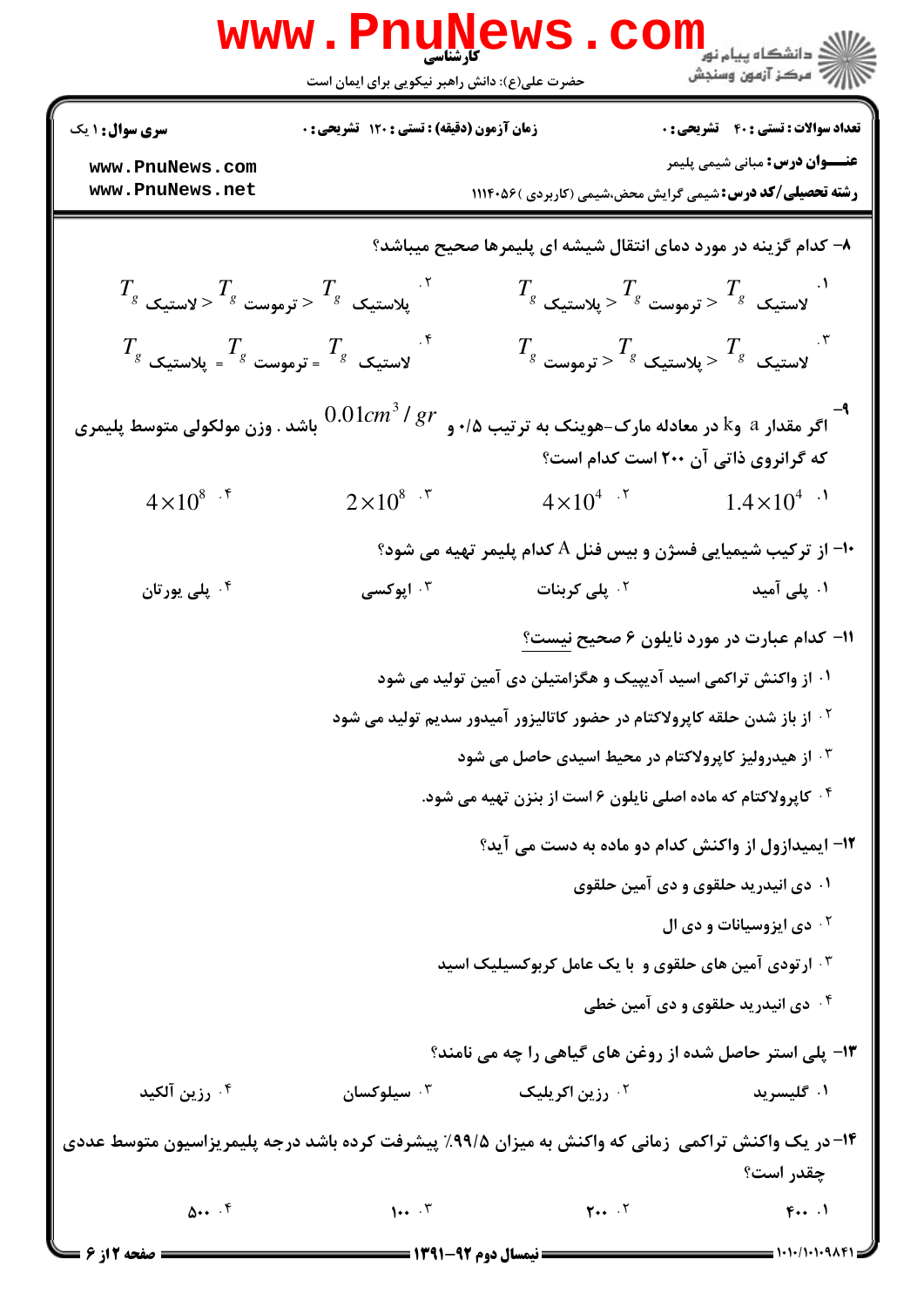$$
R_{P} = \frac{K_{P}K_{q}/2}{K_{P}^{2}} = |A||M|
$$
\n
$$
R_{P} = \frac{K_{P}K_{q}/2}{K_{P}^{2}} = 2A
$$
\n
$$
R_{P} = \frac{1}{DP_{n}} = \frac{1}{R_{1} + R_{n_{00}} + R_{p}}
$$
\n
$$
= 2A + R_{100}
$$
\n
$$
= 3A + R_{100}
$$
\n
$$
= 3A + R_{100}
$$
\n
$$
= 3A + R_{100}
$$
\n
$$
= 3A + R_{100}
$$
\n
$$
= 3A + R_{100}
$$
\n
$$
= 3A + R_{100}
$$
\n
$$
= 3A + R_{100}
$$
\n
$$
= 3A + R_{100}
$$
\n
$$
= 3A + R_{100}
$$
\n
$$
= 3A + R_{100}
$$
\n
$$
= 3A + R_{100}
$$
\n
$$
= 3A + R_{100}
$$
\n
$$
= 3A + R_{100}
$$
\n
$$
= 3A + R_{100}
$$
\n
$$
= 3A + R_{100}
$$
\n
$$
= 3A + R_{100}
$$
\n
$$
= 3A + R_{100}
$$
\n
$$
= 3A + R_{100}
$$
\n
$$
= 3A + R_{100}
$$
\n
$$
= 3A + R_{100}
$$
\n
$$
= 3A + R_{100}
$$
\n
$$
= 3A + R_{100}
$$
\n
$$
= 3A + R_{100}
$$
\n
$$
= 3A + R_{100}
$$
\n
$$
= 3A + R_{100}
$$
\n
$$
= 3A + R_{100}
$$
\n
$$
= 3A + R_{100}
$$
\n
$$
= 3A + R_{100}
$$
\n
$$
= 3A + R_{100}
$$
\n
$$
= 3A + R_{100}
$$
\n
$$
= 3A + R_{100
$$

**= نیمسال دوم ۹۲-۱۳۹۱ <del>-</del>** 

= ۱۰۱۰/۱۰۱۰۹۸۴۱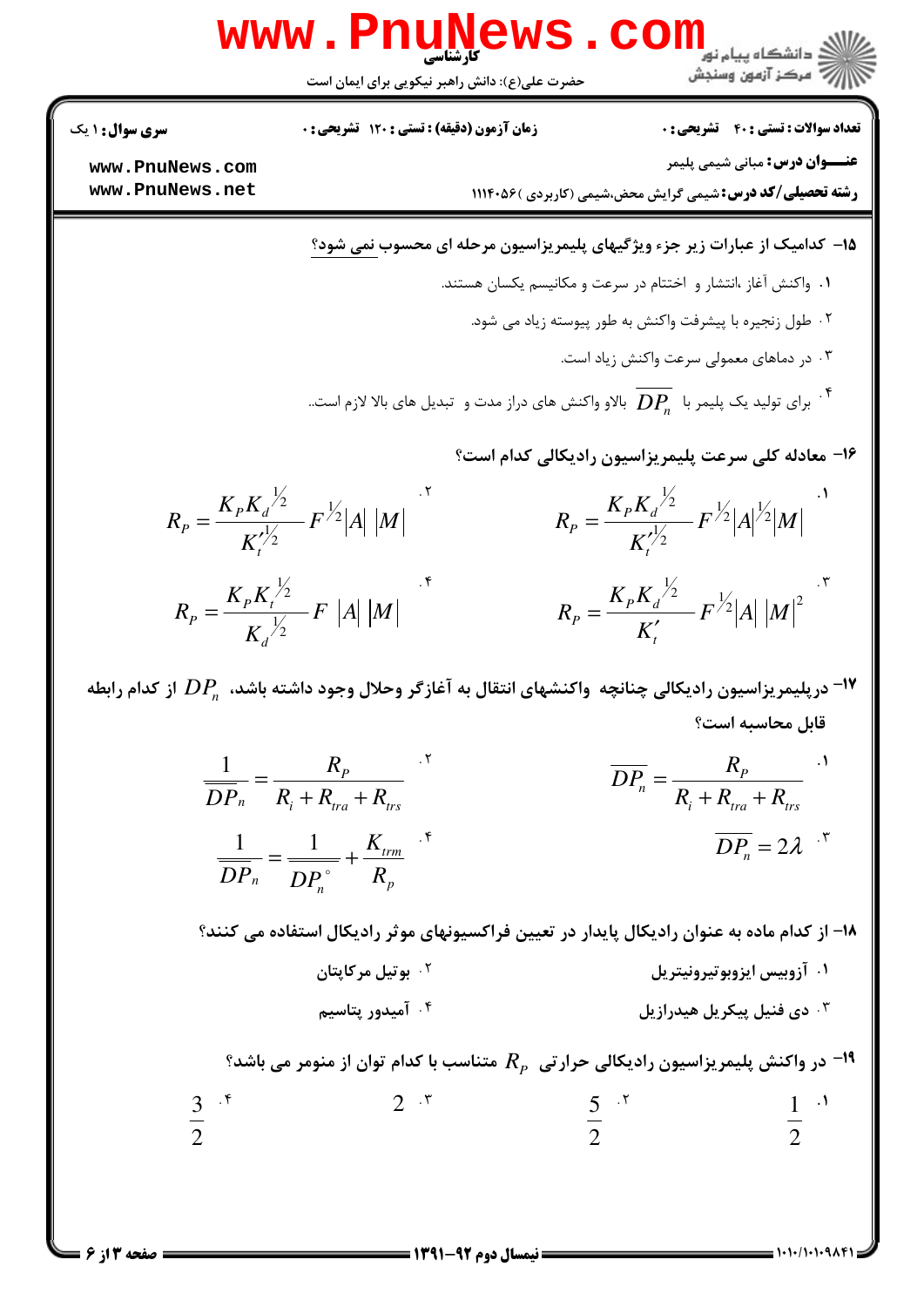|                                                                                                                                                                                        | <b>WWW.Pnungth</b><br>حضرت علی(ع): دانش راهبر نیکویی برای ایمان است                     |                                                                                                             | ر دانشگاه پيام نور <mark>−</mark><br>ا∛ مرکز آزمون وسنجش |  |
|----------------------------------------------------------------------------------------------------------------------------------------------------------------------------------------|-----------------------------------------------------------------------------------------|-------------------------------------------------------------------------------------------------------------|----------------------------------------------------------|--|
| <b>سری سوال : ۱ یک</b>                                                                                                                                                                 | زمان آزمون (دقیقه) : تستی : ۱۲۰ تشریحی : ۰                                              |                                                                                                             | <b>تعداد سوالات : تستی : 40 ٪ تشریحی : 0</b>             |  |
| www.PnuNews.com<br>www.PnuNews.net                                                                                                                                                     |                                                                                         | <b>رشته تحصیلی/کد درس:</b> شیمی گرایش محض،شیمی (کاربردی )۱۱۱۴۰۵۶                                            | <b>عنـــوان درس:</b> مبانی شیمی پلیمر                    |  |
|                                                                                                                                                                                        | از نظر سینتیکی و ترمودینامیکی مساعدتر است.                                              |                                                                                                             | ۲۰–در منومرهای وینیلی افزایش                             |  |
| دم به دم $\cdot$ $^{\circ}$                                                                                                                                                            | ۰ <sup>۳</sup> کایرالیتی                                                                | ۰ <sup>۲</sup> سر به دم                                                                                     | ۰۱ سر به سر                                              |  |
|                                                                                                                                                                                        |                                                                                         | <b>ا۲-</b> کدامیک از عبارات زیر در مورد پدیده ژل شدن صحیح نیست <u>؟</u>                                     |                                                          |  |
|                                                                                                                                                                                        |                                                                                         | ۰۱ ورود اکسیژن به راکتور باعث وقوع پدیده ژل شدن می شود.                                                     |                                                          |  |
|                                                                                                                                                                                        |                                                                                         | در صورتی که پدیده ژل شدن را داشته باشیم $R_{_P}$ متناسب با $\stackrel{1}{Z}$ نمی باشد $^{\mathcal{F}}$      |                                                          |  |
|                                                                                                                                                                                        |                                                                                         | ۰۳ در هنگام وقوع پدیده ژل شدن مرحله پایانی پلیمریزاسیون دو مولکولی است.                                     |                                                          |  |
|                                                                                                                                                                                        |                                                                                         | ۰۴ واکنشهای فرعی از نوع اتصالات عرضی باعث به وجود آمدن پدیده ژل شدن می شوند.                                |                                                          |  |
| ۲۲−  با تعیین جرم مولکولی اولیه پلیمر به وسیله GPC ودر مرحله بعد تعیین جرم مولکولی ثانویه پس از هیدرولیز اسیدی و<br>استيله كردن پليمر مي توان ۖ وجود كدام واكنش انتقالي را اثبات نمود؟ |                                                                                         |                                                                                                             |                                                          |  |
| ۰۴ انتقال به آغازگر                                                                                                                                                                    | ۰۳ انتقال به حلال                                                                       | ۰۲ انتقال به زنجير                                                                                          | ۰۱ انتقال به منومر                                       |  |
|                                                                                                                                                                                        |                                                                                         | <b>۲۳</b> – کدامیک از منومرهای زیر قابلیت پلیمریزه شدن به روش رادیکالی را دارند؟                            |                                                          |  |
| ۰۴ استايرن                                                                                                                                                                             | ۰۳ آکریل آمید                                                                           | ٠٢ آكريليک اسيد                                                                                             | ۰۱ اپوکسی                                                |  |
|                                                                                                                                                                                        |                                                                                         | ۲۴- در صورتی که شرایط ایستا برقرار باشد، کدام عبارت در مورد پلیمریزاسیون آنیونی صحیح است؟                   |                                                          |  |
|                                                                                                                                                                                        | ۰۲ انتقال به حلال در جرم مولکولی نقشی ندارد.                                            |                                                                                                             | ٠١ جرم مولكولي مستقل از غلظت آغازگر است.                 |  |
|                                                                                                                                                                                        | ۰۳ درجه پلیمریزاسیون عددی مستقل از دما می باشد<br>با دما ارتباطی ندارد. $K_p$ $\cdot$ * |                                                                                                             |                                                          |  |
|                                                                                                                                                                                        |                                                                                         | ۲۵– کدام عامل زیر از عوامل موثر بر تشکیل مراکز فعال تفکیک شده در پلیمریزاسیون آنیونی نمی باشد؟              |                                                          |  |
|                                                                                                                                                                                        | ۰۲ زمان تماس                                                                            |                                                                                                             | ٠١. شعاع يوني كاتيون                                     |  |
|                                                                                                                                                                                        | ۰۴ الكتروپوزيتيوته كاتيون                                                               |                                                                                                             | ٠٣ قطبيت حلال                                            |  |
| ۲۶– کدام منومر زیر فقط به روش کاتیونی پلیمریزه می شود و از آن در پلیمریزاسیون آنیونی به عنوان حلال استفاده می شود؟                                                                     |                                                                                         |                                                                                                             |                                                          |  |
| ۰۴ اکریلونیتریل                                                                                                                                                                        | ۰۳ استایرن                                                                              | ۰۲ تترائیدروفوران                                                                                           | ۰۱ اپوکسی                                                |  |
|                                                                                                                                                                                        |                                                                                         | <b>۲۷</b> -۔ سرعت پلیمریزاسیون کاتیونی وینیل اتیل اتر در حضور کدام اسید لوئیس به عنوان کاتالیزور بیشتر است؟ |                                                          |  |
| $Sncl4$ <sup>+</sup>                                                                                                                                                                   | $Zncl_2$ $\mathcal{F}$                                                                  | $BF_3$ $\cdot$ <sup>5</sup>                                                                                 | $Ticl_4$ <sup>1</sup>                                    |  |
|                                                                                                                                                                                        |                                                                                         |                                                                                                             |                                                          |  |

 $= 1.1 - 11.1 - 9.19$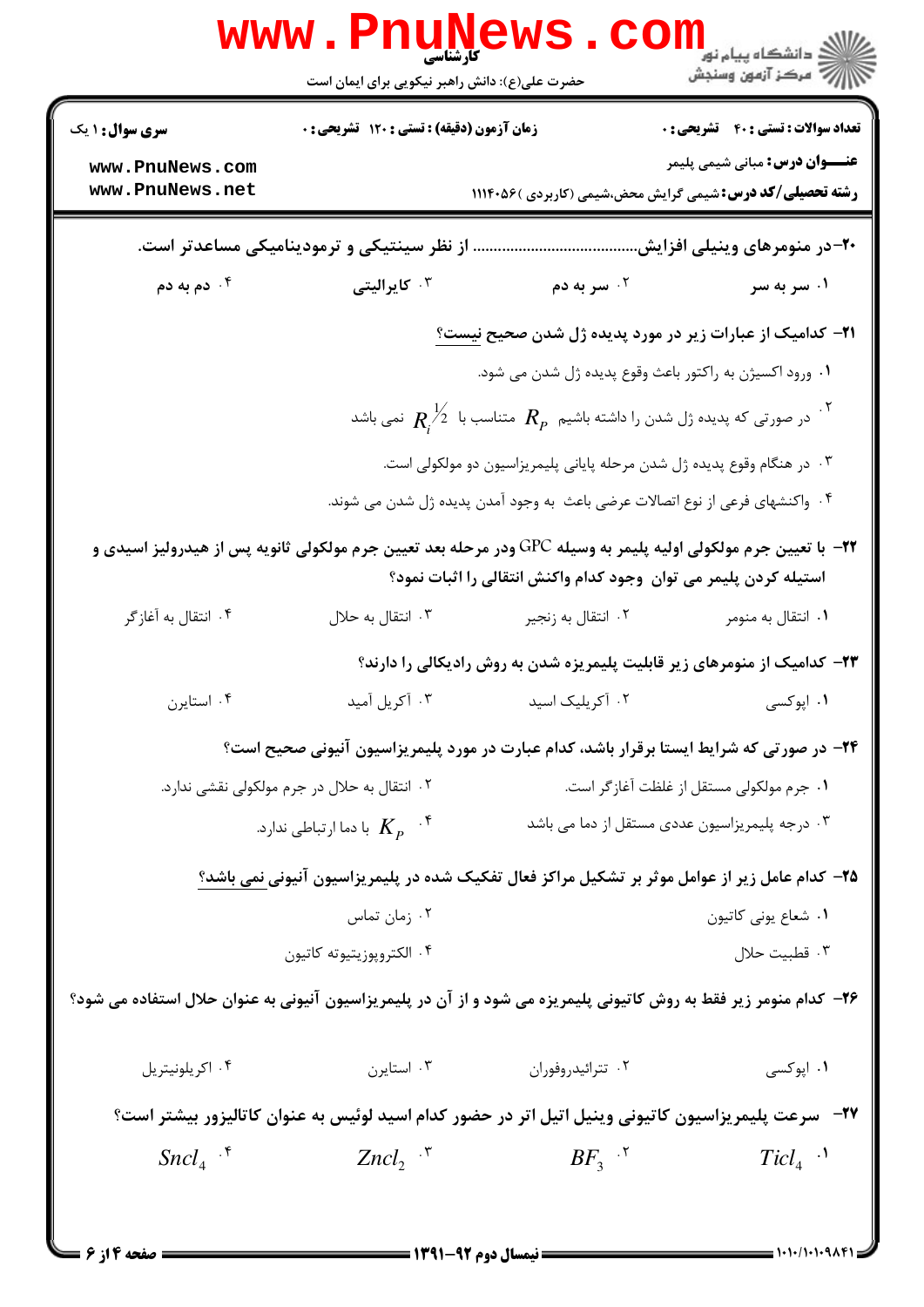|                                                      | <b>WWW.PIIUNE</b><br>حضرت علی(ع): دانش راهبر نیکویی برای ایمان است |                                                                                                | ڪ دانشڪاه پيام نور<br><mark>∕</mark> > مرڪز آزمون وسنڊش                                                                                                                                                                                 |
|------------------------------------------------------|--------------------------------------------------------------------|------------------------------------------------------------------------------------------------|-----------------------------------------------------------------------------------------------------------------------------------------------------------------------------------------------------------------------------------------|
| <b>سری سوال : ۱ یک</b>                               | زمان آزمون (دقیقه) : تستی : ۱۲۰ تشریحی : ۰                         |                                                                                                | <b>تعداد سوالات : تستی : 40 - تشریحی : 0</b>                                                                                                                                                                                            |
| www.PnuNews.com<br>www.PnuNews.net                   |                                                                    |                                                                                                | <b>عنـــوان درس:</b> مبانی شیمی پلیمر<br><b>رشته تحصیلی/کد درس:</b> شیمی گرایش محض،شیمی (کاربردی )۱۱۱۴۰۵۶                                                                                                                               |
|                                                      |                                                                    |                                                                                                | ۲۸– به کدام دلیل زیرپلیمریزاسیون منومرهایی که حلقه بنزنی دارند در حضور اسید لوئیس به تولید پلیمر با توزیع جرم<br>مولکولی پهن می انجامد؟                                                                                                 |
| ٠٢ انجام واكنش الكيلاسيون فريدل -كرافتس درون مولكولي |                                                                    |                                                                                                | ۰۱ انجام واکنش مرحله اختتام با اسیدهای پروتون دار                                                                                                                                                                                       |
|                                                      | ۰۴ دمای پایین واکنش پلیمریزاسیون                                   |                                                                                                | ٣. انجام واكنش الكيلاسيون فريدل -كرافتس بين مولكولي                                                                                                                                                                                     |
|                                                      |                                                                    |                                                                                                | مربوط به کدام حالت پلیمریزاسیون کاتیونی می باشد؟ $R_{\scriptscriptstyle P} = \dfrac{K_{\scriptscriptstyle P}.K_{\scriptscriptstyle i}}{K_{\scriptscriptstyle .}} \big L\big\ M\big\ ^3$ مربوط به کدام حالت پلیمریزاسیون کاتیونی می باشد |
|                                                      |                                                                    | ۰۱ معادله سرعت پلیمریزاسیون کاتیونی به وسیله اسید لوئیس در حضور کاتالیزور                      |                                                                                                                                                                                                                                         |
|                                                      |                                                                    | ۰۲ معادله سرعت پلیمریزاسیون کاتیونی در حالت عدم برقراری حالت ایستا                             |                                                                                                                                                                                                                                         |
|                                                      |                                                                    | ۰۳ زمانی که تشکیل اسید کمپلکس واسطه محدود کننده سرعت تشکیل مراکز فعال است                      |                                                                                                                                                                                                                                         |
|                                                      |                                                                    | ۰۴ معادله سرعت پلیمریزاسیون کاتیونی در حضور اسید لوئیس ومنومر به عنوان کوکاتالیزور عمل می کند. |                                                                                                                                                                                                                                         |
|                                                      |                                                                    |                                                                                                | ۳۰– در سیستم های آغازگر زیگلر ناتا وجود کدام ماده به صورت مازاد باعث غیر فعال شدن کاتالیزور می شود؟                                                                                                                                     |
| AlclEt2 . ۴                                          | $Tic12$ . ٣                                                        | Tic14.7                                                                                        | AlEt3.1                                                                                                                                                                                                                                 |
|                                                      |                                                                    |                                                                                                | <b>٣١</b> - پلیمریزاسیون کدام منومر با کاتالیزورهای زیگلرناتا قابل انجام نیست؟                                                                                                                                                          |
| ۰۴ پروپيلن                                           | سيكلوبوتن $\cdot$ ۳ .                                              | ۰۲ متيل متاكريلات                                                                              | ۰۱ اتیلن                                                                                                                                                                                                                                |
|                                                      |                                                                    |                                                                                                | ۳۲– گروهی از کاتالیزورهایی که به صورت کمپلکس اورگانومتالیک بوده و در آن فلز مرکزی بین دو لیگاند پنتادی ان فشرده<br>باشد چه نام دارند؟                                                                                                   |
| ۰۴ فیلیپس                                            | ۰۳ متالوسن                                                         | ٠٢ متيل آلومكسان                                                                               | ٠١. زيگلر ناتا                                                                                                                                                                                                                          |
|                                                      |                                                                    |                                                                                                | ۳۳- در صورتی که بخواهیم کوپلیمر اتیل اکریلات و استایرن داشته باشیم از کدام روش پلیمریزاسیون باید استفاده کرد؟                                                                                                                           |
|                                                      | ۰۲ کاتیونی                                                         |                                                                                                | ۰۱ آنیونی                                                                                                                                                                                                                               |
|                                                      | ۰۴ منظم شدن فضایی با کاتالیزور زیگلرناتا                           |                                                                                                | ۰۳ رادیکالی                                                                                                                                                                                                                             |
|                                                      |                                                                    |                                                                                                | ۰۳۴ در کوپلیمریزاسیون دو منومر A و B چنانچه 1 $\leq < 1$ و 1 $\leq <$ ۲ باشد چه نوع کوپلیمری خواهیم داشت؟ $\blacksquare$                                                                                                                |
|                                                      | ۰۲ متناوب با تکرارهای خیلی کم                                      |                                                                                                | ۰۱ متناوب بدون تکرارهای متوالی                                                                                                                                                                                                          |
|                                                      | ۰۴ دسته ای                                                         |                                                                                                | ۰۳ تصادفی                                                                                                                                                                                                                               |
|                                                      |                                                                    |                                                                                                |                                                                                                                                                                                                                                         |
|                                                      |                                                                    |                                                                                                |                                                                                                                                                                                                                                         |